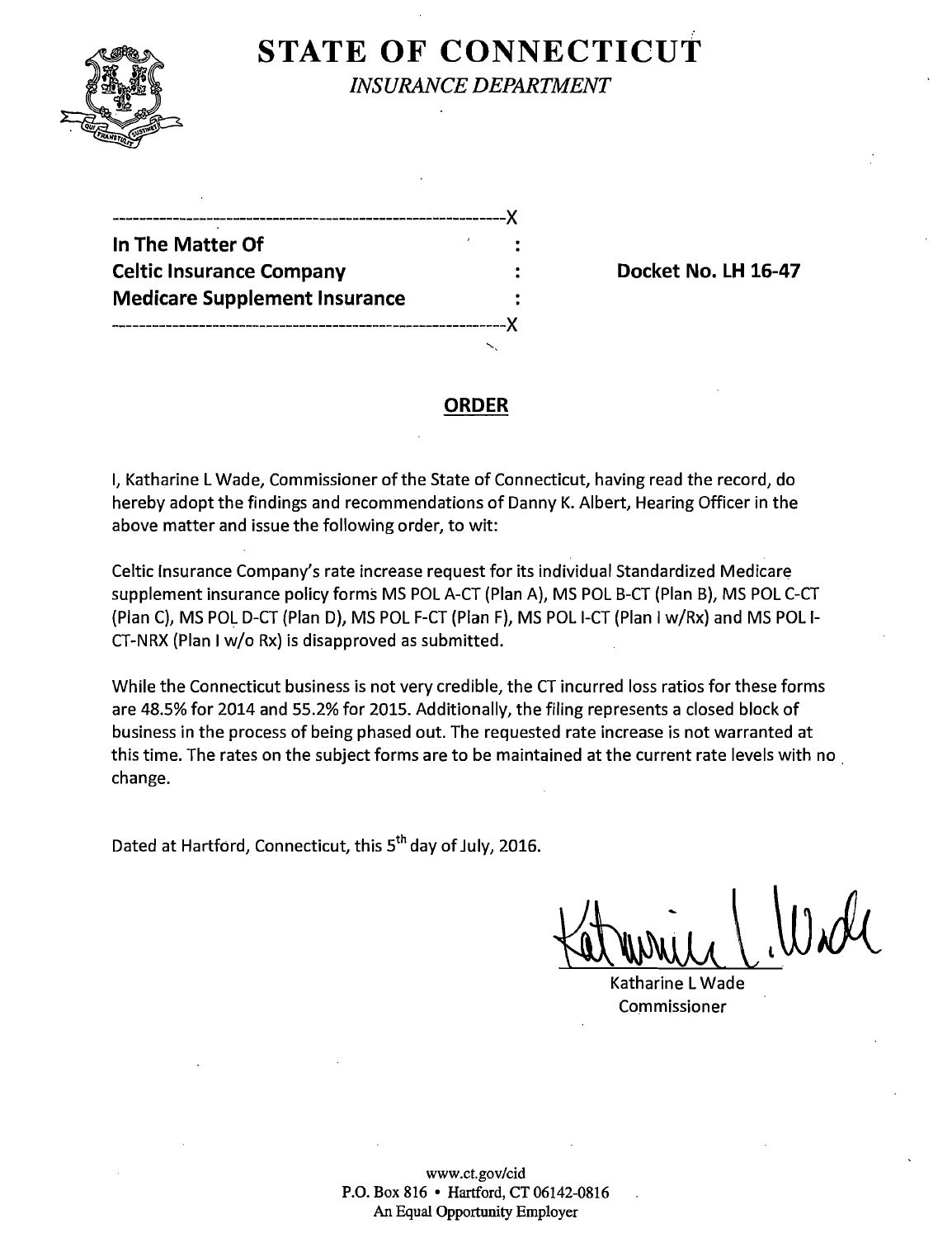

# **STATE OF CONNECTICUT** *INSURANCE DEPARTMENT*

| In The Matter Of                     |      |
|--------------------------------------|------|
| <b>Celtic Insurance Company</b>      |      |
| <b>Medicare Supplement Insurance</b> |      |
|                                      | $-X$ |

Docket No. LH 16-47

#### PROPOSED FINAL DECISION

# 1. INTRODUCTION

The Insurance Commissioner ofthe State of Connecticut is empowered to review rates charged for individual and group Medicare supplement policies sold to any resident of this State who is eligible for Medicare. The source for this regulatory authority is contained in Chapter 700c and Section 38a-495a of the Connecticut General Statutes.

After due notice, a hearing was held at the Insurance Department in Hartford on Thursday, June 23, 2016, to consider whether or not the rate increase requested by Celtic Insurance Company on its individual Standardized Medicare supplement insurance business should be approved.

No members from the general public attended the hearing.

No company representatives from Celtic Insurance Company attended the hearing.

The hearing was conducted in accordance with the requirements of Section 38a-474, Connecticut General Statutes, the Uniform Administrative Procedures Act, Chapter 54 of Section 38a-8-1 et seq. of the Regulations of Connecticut State Agencies.

A Medicare supplement (or Medigap) policy is a private health insurance policy sold on an individual or group basis, which provides benefits that are additional to the benefits provided by Medicare. For many years Medicare supplement policies have been highly regulated under both state and federal law to protect the interests of persons eligible for Medicare who depend on these policies to provide additional coverage for the costs of health care.

Effective December 1, 2005, Connecticut amended its program of standardized Medicare supplement policies in accordance with Section 38a-496a of the Connecticut General Statutes, and Sections 38a-495a-1 through 38a-495a-21 ofthe Regulations of Connecticut Agencies. This program, which conforms to federal requirements, provides that all "core" package of benefits known as Plan A. Insurers may also offer any one or more of eleven other plans (Plans B through N). .

Effective January 1, 2006, in accordance with Section 38a-495c of the Connecticut General Statutes (as amended by Public Act 05-20) premiums for all Medicare supplement policies in the state must use community rating. Rates for Plans A through N must be computed without regard to age, gender, previous claims history or the medical condition of any person covered by a Medicare supplement policy or certificate.

> 1 www.ct.gov/cid P.O. Box 816 • Hartford, CT 06142-0816 An Equal Opportunity Employer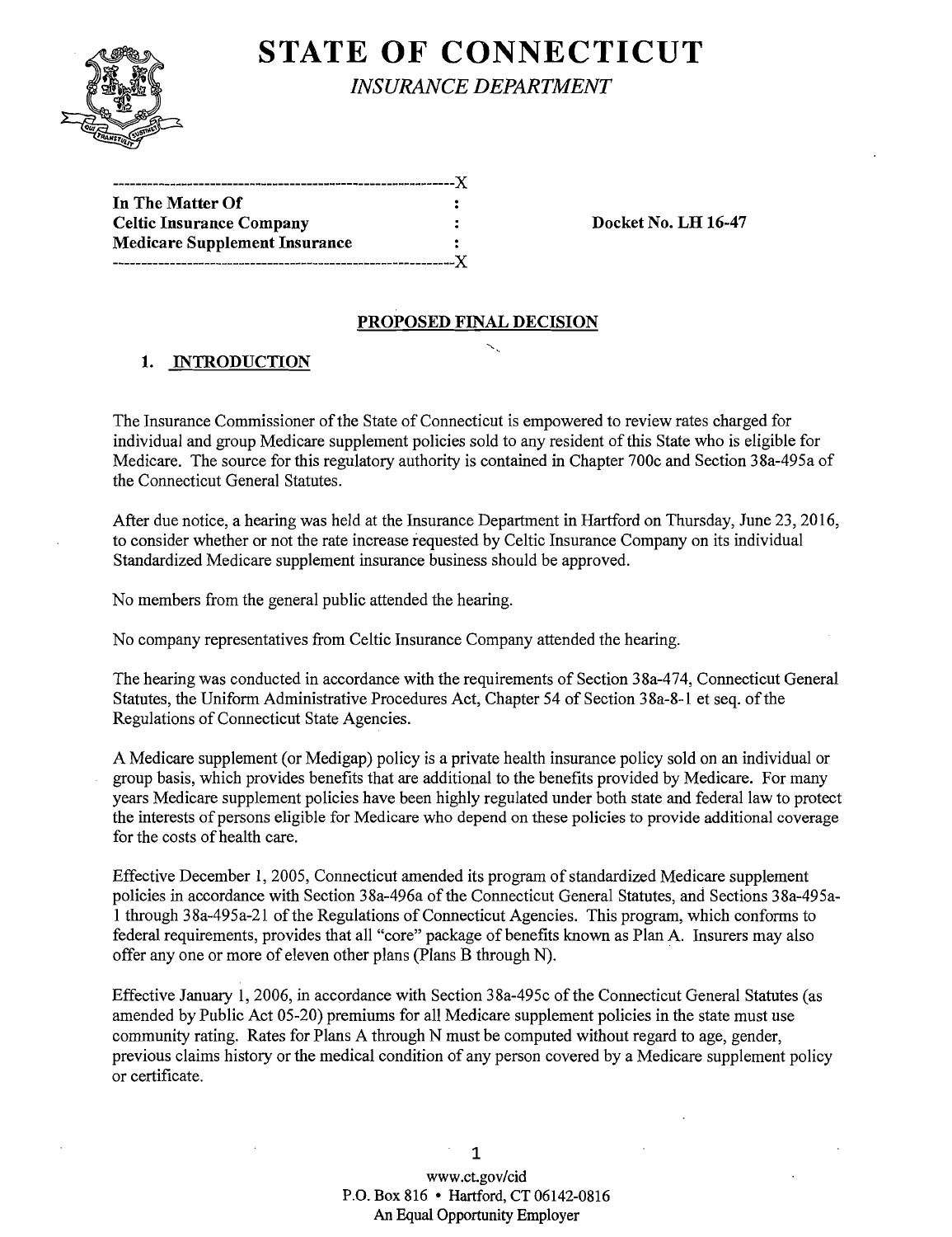The statute provides that coverage under Plans A through N may not be denied on the basis of age, gender, previous claims history or the medical condition of any covered person. Insurers may exclude benefits for losses incurred within six months from the effective date of coverage based on a pre-existing condition.

Effective October 1, 1998, carriers that offer Plan B or Plan C inust make these plans as well as Plan A, available to all persons eligible for Medicare by reason of disability.

Insurers must also make the necessary arrangements to receive notice of all claims paid by Medicare for their insureds so that supplement benefits can be computed and paid without requiring insureds to file claim forms for such benefits. This process of direct notice and automatic claims payment is commonly referred to as "piggybacking'' or "crossover''.

Sections 38a-495 and 38a-522 of the Connecticut General Statutes, and Section 38a-495a-10 of the Regulations of Connecticut Agencies, state that individual and group Medicare supplement policies must have anticipated loss ratios of 65% and 75%, respectively. Under Sections 38a-495-7 and 38a-495a-10 of the Regulations of Connecticut Agencies, filings for rate increases must demonstrate that actual and expected losses in relation to premiums meet these standards, and anticipated loss ratios for the entire future period for which the requested premiums are calculated to provide coverage must be expected to equal or exceed the appropriate loss ratio standard.

Section 3 8a-4 73 of the Connecticut General Statutes provides that no insurer may incorporate in its rates for Medicare supplement policies factors for expenses that exceed 150% of the average expense ratio for that insurer's entire written premium for all lines of health insurance for the previous calendar year.

## II. **FINDING OF FACT**

 $\mathcal{L}$ 

After reviewing the exhibits entered into the record of this proceeding, and utilizing the experience, technical competence and specialized knowledge of the Insurance Department, the undersigned makes the following findings of fact:

1. Celtic Life Insurance Company has requested the following rate increase on its individual standardized Medicare supplement policies for forms MS POL A-CT through D-CT, MS POL F-CT and MS POL 1-CT:

|          | Proposed      |  |
|----------|---------------|--|
| Plan     | Rate Increase |  |
| А        | 5.5%          |  |
| В        | 5.5%          |  |
| С        | 5.5%          |  |
| D        | 5.5%          |  |
| F        | 5.5%          |  |
|          | 5.5%          |  |
| l w/o Rx | 5.5%          |  |

 $\sim$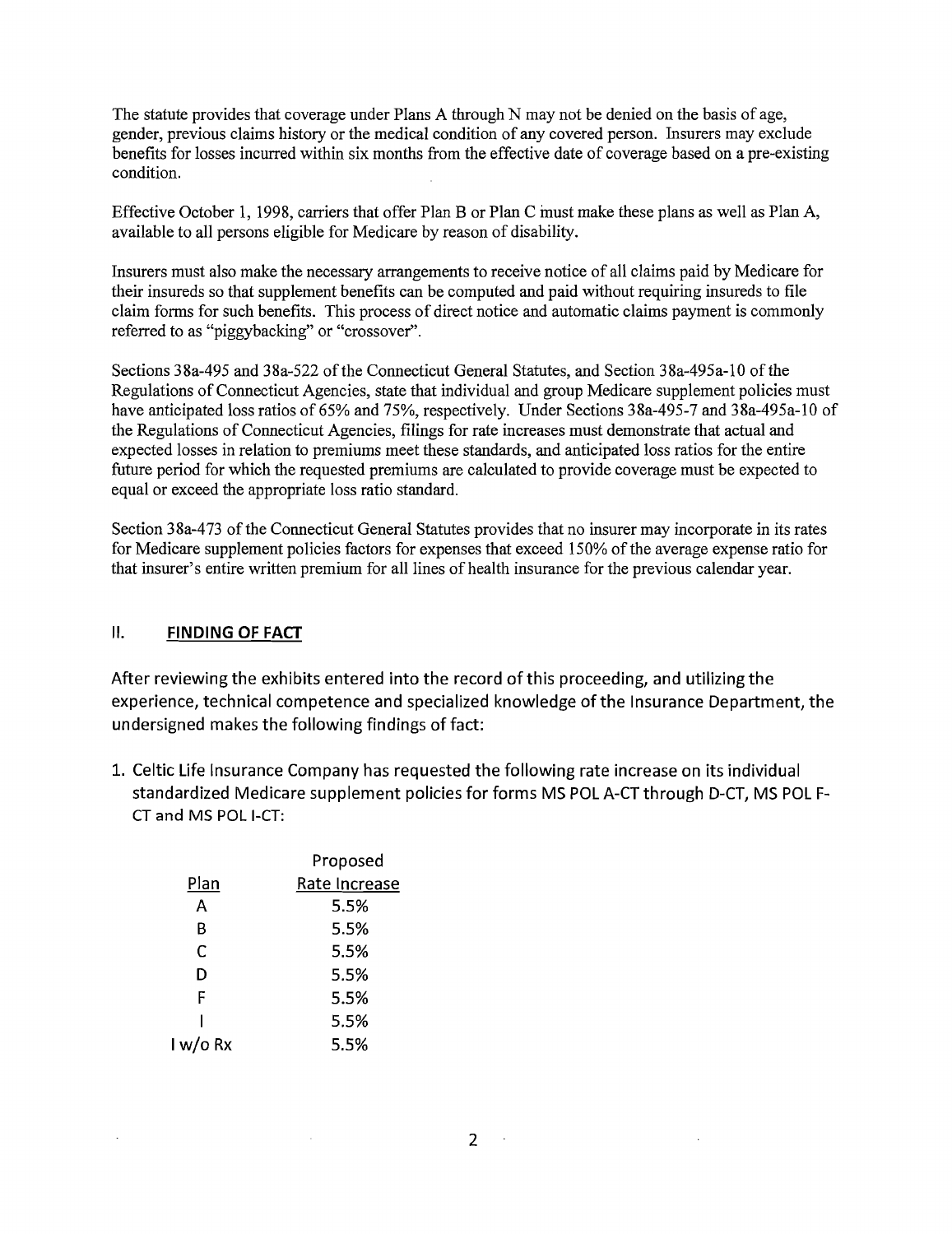| <b>Plan</b> | Connecticut | Nationwide |
|-------------|-------------|------------|
| A           | 1           | 22         |
| В           | 0           | 68         |
| C           | 6           | 1,213      |
| D           | 25          | 69         |
| F           | 27          | 923        |
|             | 1           | 35         |
| 1 w/o Rx    | n           | 152        |
| Total       | 60          | 2,482      |

2. Policy in-force counts as of 12/31/15 for Connecticut and nationwide, by Plan, are as follows:

- 3. The last rate change approved, effective 8/1/05, was 7% for all Plans except Plan I with Rx, which was 25.0% effective 8/1/02, and there's never been an increase for Plan I without Rx.
- 4. These forms are no longer marketed.
- 5. The proposed rates are expected to satisfy the Connecticut statutory loss ratio of 65% required of individual Medicare supplement forms.
- 6. Celtic Life has demonstrated that their expense factor is in compliance with section 38a-473, C.G.S.
- 7. Celtic Life has conformed to subsection (e) of section 38a-495c, C.G.S. regarding the automatic claims processing requirement.
- 8. Below are the incurred loss ratios for 2014 and 2015 as well as inception-to-date for Connecticut:

| 2014  | 2015   | Inception |
|-------|--------|-----------|
| 73.6% | 62.7%  | 192.5%    |
| n/a   | n/a    | 97.7%     |
| 42.0% | 48.1%  | 87.4%     |
| 46.1% | 43.6%  | 84.2%     |
| 54.6% | 67.3%  | 68.5%     |
| 1.9%  | 12.0%  | 64.2%     |
| 15.2% | 132.1% | 102.0%    |
| 48.5% | 55.2%  | 82.5%     |
|       |        |           |

 $\bar{\mathcal{A}}$